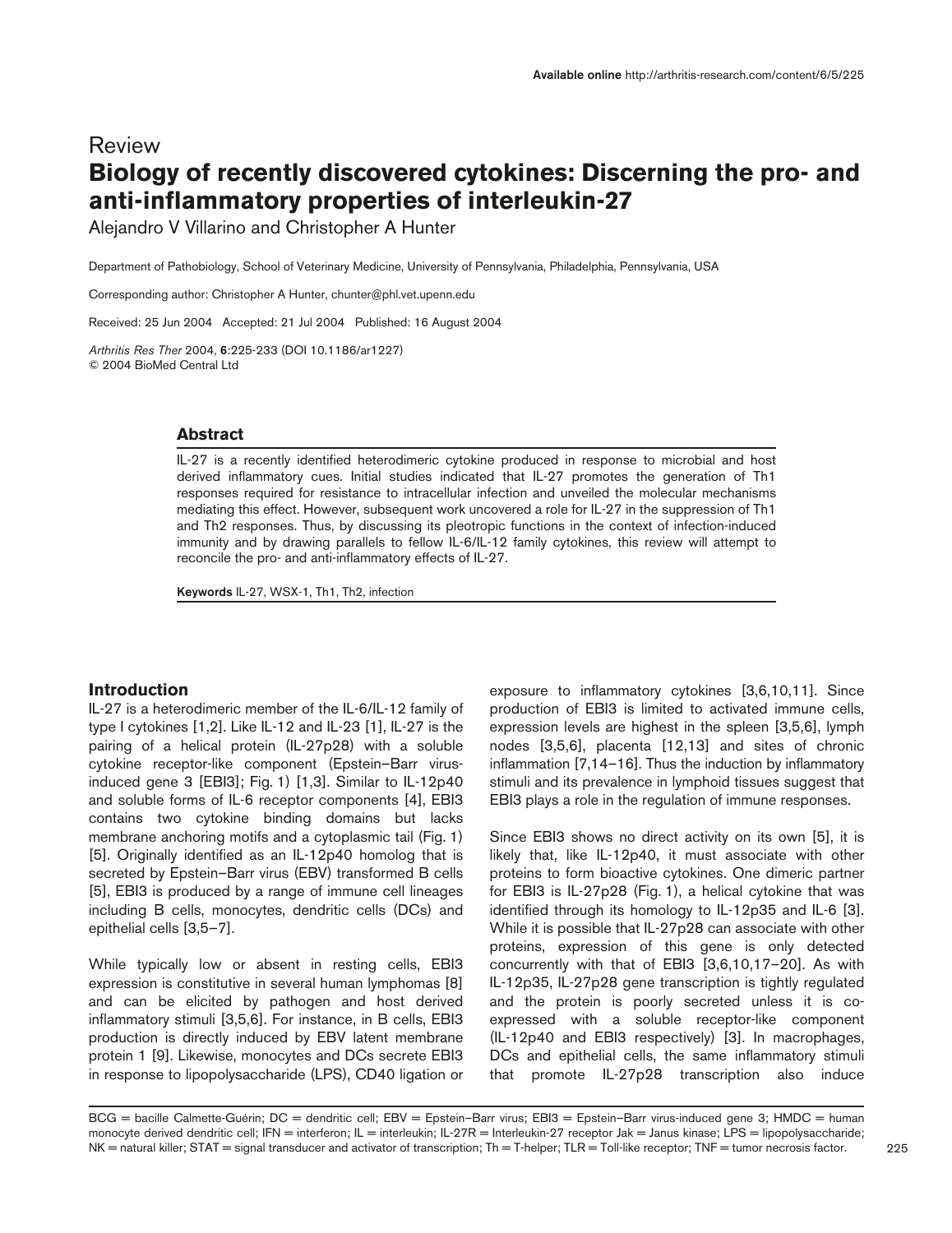**Figure 1**



IL-27 and the IL-27 receptor complex. Heterodimeric IL-27 is the association between a helical protein, IL-27p28, and a soluble cytokine receptor-like component, EBI3. Through engagement of its cognate receptor, (IL-27R: GP130/WSX-1), IL-27 can activate a heterogeneous Jak/STAT signaling cascade. In order to emphasize structural similarities, IL-27 is depicted with fellow IL-6/IL-12 family cytokines and the conserved WSXWS motif is represented by a dark band within cytokine binding domains. To indicate functional parallels, the relative ability to activate STAT transcription factors is reflected by differences in font size. However, in this figure, the physical size of cytokine/receptor pairings or their components does not have physiological relevance. IL, interleukin; Jak, Janus kinase; STAT, signal transducer and activator of transcription.

expression of EBI3, thus prompting secretion of heterodimeric IL-27 [3,6,7,17–20]. Pathogenic *Streptoccocus pyogenes* can elicit IL-27 production from human monocyte derived DCs (HMDCs) but commensal Gram-positive bacteria do not [19,20]. Conversely, exposure of HMDCs to non-pathogenic Gram-negative bacteria promotes strong IL-27 expression [19] and, correspondingly, LPS induces production of IL-27 by HMDCs, murine bone marrow derived macrophages and murine DCs [3,6,17]. Many of the stimulatory effects of LPS are mediated through Toll-like receptor 4 (TLR4) but other host pattern recognition receptors can also trigger IL-27 expression. Ligation of TLR9 with double stranded DNA leads to strong induction of IL-27 in murine bone marrow derived DCs and engagement of TLR2 with its

synthetic ligand (Pam3Cys) promotes a similar but weaker IL-27 response in these cells [18]. Together, these studies demonstrate that bacterial products can directly induce IL-27 production but do not account for the elevated expression of this cytokine during infection with eukaryotic pathogens, such as *Toxoplasma gondii* and *Trichuris muris* [21–23]. However, since a variety of host derived factors, including CD40 ligation, IFN-β, and IFN-γ, can promote IL-27 expression [3,6,10,17], it is unclear whether the appearance of this cytokine can be directly attributed to parasite elements or the host response to infection. Nonetheless, these findings indicate that IL-27 is generated in response to various inflammatory stimuli and imply a role for this cytokine in the regulation of infectioninduced immunity.

Because they promote inflammatory processes, the production of heterodimeric IL-6/IL-12 family cytokines is tightly regulated. However, for both IL-12 and IL-27, transcription of the soluble receptor component (IL-12p40/EBI3) is always greater than that of the helical subunit (IL-12p35/IL-27p28) [3,6,24,25]. In the case of IL-12p40, it can also dimerize with the IL-6/IL-12 family protein IL-23p19 to form IL-23, a cytokine that promotes the development of infection induced and autoimmune inflammatory responses [24–28]. Therefore, since it can be expressed in the absence of IL-27p28, it is tempting to speculate that, like IL-12p40, EBI3 can participate in multiple cytokines. While an association between EBI3 and IL-12p35 was described several years prior to the identification of IL-27, no distinct function has been ascribed to this hematopoietin [29]. It is possible that, like the sequestering of IL-6 by soluble receptor components (e.g. soluble IL-6 receptor and soluble GP130) [4], this EBI3 heterodimer acts as a molecular sink that limits the availability of IL-12p35 for inclusion in bioactive IL-12 (Fig. 1) [29]. However, since IL-27 can have dramatic and direct effects on a variety of cell types (Detailed discussion below), it is likely that IL-27p28 is the more biologically relevant partner for EBI3.

#### **The interleukin-27 receptor complex**

All IL-6/IL-12 family cytokines propagate intracellular signaling through transmembrane receptor complexes that include either IL-12Rβ1 or GP130 [1]. Restricted to mature lymphoid cells, IL-12Rβ1 is a component in the heterodimeric receptors for IL-12 and IL-23 [24,25]. Accordingly, IL-12Rβ1 defects result in enhanced susceptibility to intracellular infection and compromised adaptive immunity [30,31]. In contrast, GP130 is expressed throughout development by a range of immune and non-immune cells [32]. Because GP130 is a component in heterodimeric receptors for several cytokines, including IL-6, IL-11, LIF (leukemia inhibitory factor), G-CSF (granulogyte colony-stimulating factor) and Oncostatin M [4,32], germline deletion of this gene leads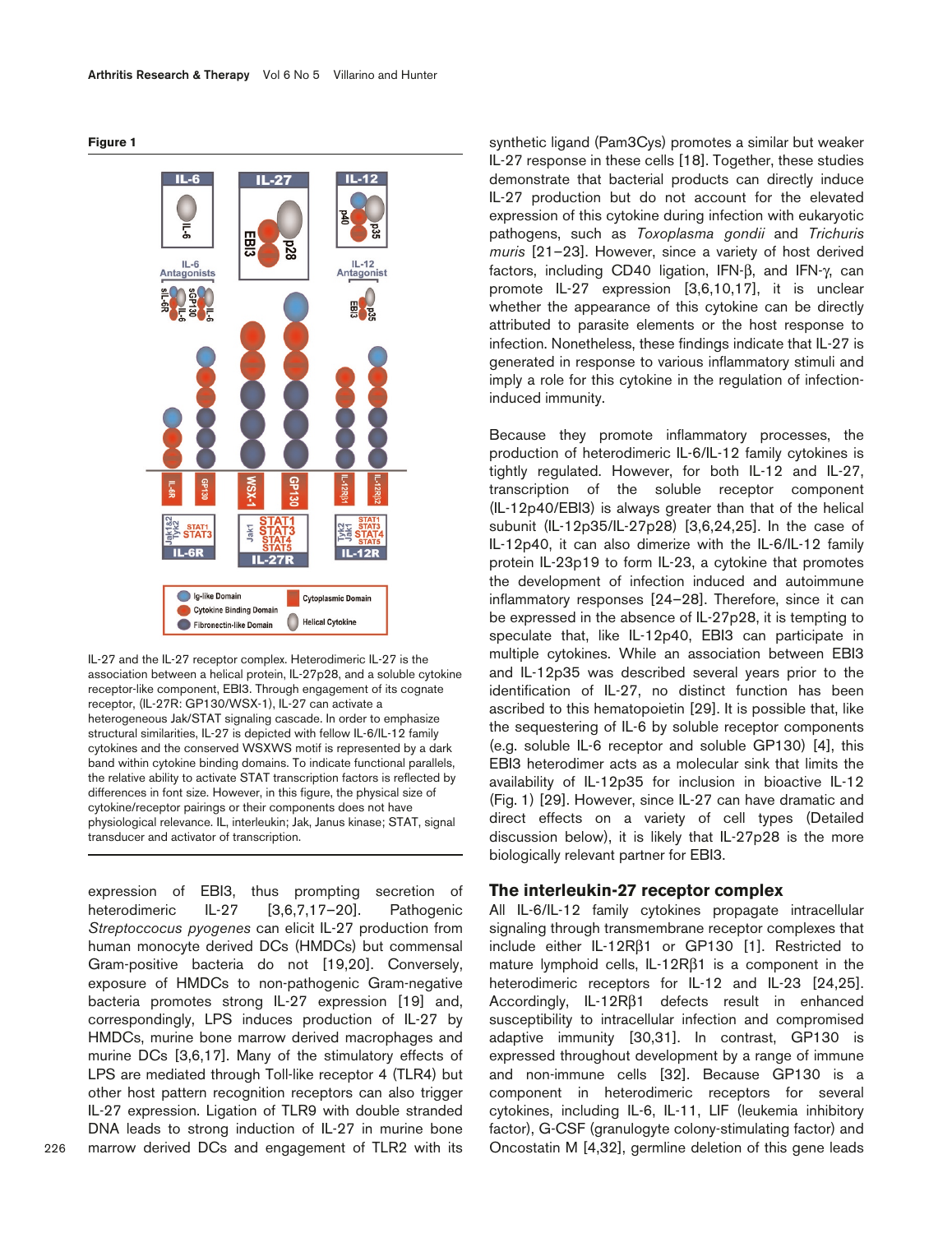to gross developmental defects [33]. Therefore, due to the broad distribution of this shared receptor component, the distinct functions and tissue tropisms of GP130 associated cytokines are determined by the availability of ligand specific co-receptors [32].

Recent studies have reported that GP130 can associate with WSX-1 (TCCR), a type I cytokine receptor with four positionally conserved cysteine residues and a C-terminal WSXWS protein sequence motif (Fig. 1) [34]. WSX-1 binds to IL-27 with high affinity [3] but requires cooperation with GP130 to form an IL-27 receptor (IL-27R) complex that is capable of propagating intracellular signaling [34]. Coexpression of GP130 and WSX-1 (IL-27R) can be found in a variety of immune cell types including activated endothelial cells, activated epithelial cells, activated DCs, monocytes, mast cells and B cells. However, expression of IL-27R is greatest in the lymphoid lineage, particularly in NK and T cells (Fig. 2) [34–37]. Thus, like its ligand IL-27, IL-27R is restricted mainly to sites of immune involvement like the spleen, thymus, lungs, intestine, liver, peripheral blood and lymph nodes [35,36].

As with other type I cytokine receptors [1,38], ligation of IL-27R by its cognate ligand results in the activation of a heterogeneous Janus kinase (Jak)/signal transducer and activator of transcription (STAT) signaling cascade (Fig. 1). The binding of IL-27 to IL-27R induces phosphorylation of: Jak1, STAT1, STAT3, STAT4 and STAT5 in T cells [6,21,34,39,40]; Jak1, STAT1, STAT3 and STAT5 in NK cells [6,40]; STAT1 and STAT3 in monocytes [34] and STAT3 in mast cells [34]. Together with the limited distribution of WSX-1, the ability to activate Jak/STAT signaling pathways implies that the principal function of the IL-27R, like that of fellow GP130 user IL-6R (Fig. 1), is in the regulation of immune processes.

## **Interleukin-27 can promote type I inflammatory responses**

IL-6/IL-12 family cytokines play key roles in the generation and regulation of inflammatory responses [24,25,32]. For instance, IL-12 promotes resistance to intracellular infection by inducing the production of IFN-γ, the signature cytokine of type I (Th1) immune responses [24,25,41,42]. Though many factors coordinate the generation of type I immunity, IL-12 is a central figure; required for optimal differentiation of naïve CD4+ T cells into mature Th1 effector cells and able to induce the secretion of IFN-γ by NK cells and CD8<sup>+</sup> T cells [24, 25]. Thus, based on a significant degree of sequence and structural homology, it was predicted that, like IL-12, IL-27 could promote Th1 responses [3]. In accord with this hypothesis, recombinant IL-27 can augment proliferation and secretion of IFN-γ by naïve CD4+ T cells [3,39,40] and when combined with





The paradoxical pro- and anti-inflammatory properties of IL-27. Through ligation of its cognate receptor, IL-27 influences a range of immune cell lineages. This figure summarizes the effects of IL-27 treatment or IL-27 receptor deficiency on mast cells, monocytes, NK cells, NK T cells, CD4+ T cells and CD8+ T cells. References are listed as bracketed citations in the far right column of the figure. IFN, interferon; IL, interleukin; NK, natural killer; TNF, tumor necrosis factor.

IL-12, can synergize to induce IFN-γ production by human NK cells (Fig. 2) [3]. Correspondingly, naïve WSX-1 deficient CD4+ T cells produce less IFN-γ than wild-type counterparts when cultured under non-polarizing conditions (Fig. 2) [21,36,37,39,40]. Likewise, during i*n vitro* Th1 differentiation with IL-12 and high doses of either αT-cell receptor antibody or ConA, *WSX-1–/–* CD4+ T cells produce less IFN-γ than wild-type counterparts (Fig. 2) [36,37,39,40].

Consistent with *in vitro* experiments demonstrating the ability of IL-27 to promote IFN-γ production, early studies also showed that *WSX-1–/–* mice have enhanced susceptibility to infection with intracellular pathogens (Fig. 3). In resistant mouse strains, infection with protozoan parasite *Leishmania major* results in the development of CD4+ T cell dependent Th1 responses that mediate parasite clearance [43]. However, *L. major* infected *WSX-1–/–* mice display acute defects in IFN-γ production and lesion resolution (Fig. 3) [37,43,44]. Similarly, in *WSX-1<sup>-/-</sup>* mice, reduced Th1 responses are evident upon challenge of an avirulent strain of mycobacterium (bacille Calmette-Guérin [BCG]; Fig. 3) [37]. During infection with *Listeria monocytogenes*, receptor deficient animals exhibit defective bacterial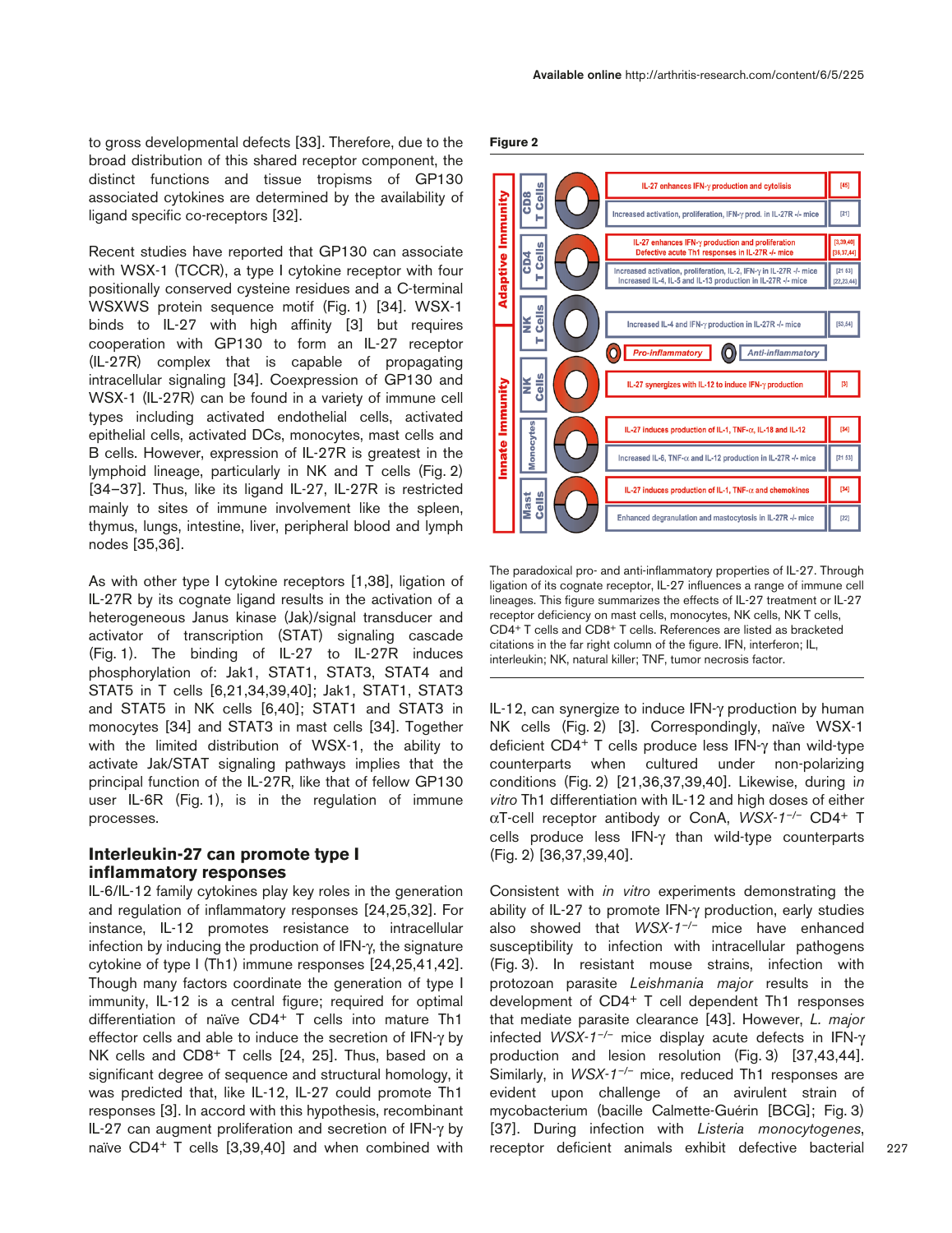| laur |  |
|------|--|
|------|--|

|             | <b>Pathogen</b>                                 | <b>Gross Phenotype</b>                                                                               | <b>Immune Phenotype</b>                                                                              |                |
|-------------|-------------------------------------------------|------------------------------------------------------------------------------------------------------|------------------------------------------------------------------------------------------------------|----------------|
| Prokaryotic | Lysteria<br>monocytogenes                       | Defective bacterial clearence                                                                        | Defective IgG2a<br>antibody class switching                                                          | $[36]$         |
|             | <b>BCG</b><br><b>Avirulent</b><br>Mycobacterium | Increased inscidence and size<br>of hepatic granulomas<br>Normal bacterial clearence                 | Reduced acute IFN-y production                                                                       | $[37]$         |
| Eukaryotic  | Leishmania<br>major                             | Defective acute parasite clearence<br><b>Delayed lesion resolution</b>                               | Delayed induction of Th1 responses<br>Enhanced IL-4 production                                       | $[37]$<br>[44] |
|             | <b>Toxoplasma</b><br>aondii                     | Acute mortality due to immune<br>mediated inflammatory disease                                       | Increased T cell activation.<br>proliferation and inflammatory<br>cytokine production (IL-2 & IFN-y) | $[21]$         |
|             | <b>Trypanosoma</b><br>cruzi                     | Increased mortality associated<br>with elevated parasitemia and<br>immune mediated hepatic pathology | Increased T and NK cell IL-4 and IFN-y<br>Increased monocyte IL-6 and TNF- $\alpha$ .                | $[53]$         |
|             | <b>Trichuris</b><br>muris<br>(Low Dose)         | Resistant to chronic helmith infection                                                               | <b>Enhanced Th2 responses</b><br>Reduced IFN-y production                                            | $[23]$         |
|             | <b>Trichuris</b><br>muris<br>(High Dose)        | Accelerated worm expulsion<br>associated with increased<br>intestinal goblet cell hyperplasia        | <b>Enhanced Th2 responses</b><br><b>Increased Mast cell responses</b>                                | $[22]$         |

Analysis of infection-induced immune responses in IL-27 receptor deficient mice. The availability of receptor deficient mice has allowed researchers to explore the role of IL-27 *in vivo*. This figure summarizes the immune response of *WSX-1 -/-* mice upon challenge with various prokaryotic and eukaryotic pathogens. References are listed as bracketed citations in the far right column of the figure. BCG, bacille Calmette-Guérin; IFN, interferon; IL, interleukin, TNF, tumor necrosis factor.

clearance and  $\text{lgG}_{2a}$  antibody class switching, both functions that are associated with IFN-γ production (Fig. 3) [36]. Furthermore, since many of the effector mechanisms required for resistance to intracellular infection are also crucial in immunity to cancer, it is not surprising that in a model of murine carcinoma, transgenic overexpression of IL-27 leads to increased *in vivo* CD8+ T cell IFN-γ production, cytotoxicity and tumor clearance (Fig. 2) [45]. Thus, due to the evidence that IL-27R signaling can promote type I inflammatory responses, a consensus emerged that, like IL-12, IL-27 is necessary for the efficient induction of Th1 responses [25,46–50].

Although the molecular mechanisms controlling IFN-γ production are complex, it is well established that activated STAT transcription factors play a vital role. IL-27 can induce limited phosphorylation of STAT4, the same signaling pathway employed by IL-12 to polarize Th1 effector cell populations [40]. Furthermore, by activating STAT1, IL-27 promotes expression of T-bet, a transcription factor whose target genes, particularly IL-12Rβ2 and IFN-γ, are essential components of Th1 responses [6,39,40]. However, since other cytokines, such as IFN- $\alpha$  and IFN- $\gamma$ , also induce T-bet, the requirement for IL-27/IL-27R in the development of Th1 responses is not absolute [41]. In fact, despite acute defects in pathogen induced IFN-γ production, *WSX-1–/–* mice eventually develop the Th1 responses required for control of *L. major* and BCG infections (Fig. 3) [37,44]. Thus, in spite of evidence that IL-27 can promote IFN-γ production, a requirement for this cytokine in the development of protective type I immunity appears transient.

## **Interleukin-27 can inhibit immune effector cell functions**

Although many IL-6/IL-12 family cytokines have proinflammatory effects, it is becoming clear that some, particularly those that signal through GP130, can also suppress inflammatory responses [32,51]. Thus, despite the literature that describes a role for IL-27 in the development of Th1 responses, there is also evidence that WSX-1 signaling can inhibit inflammatory processes. Several groups have reported increased proliferation of WSX-1 deficient CD4+ T cells during *in vitro* culture (Fig. 2) [21,22,36,37]. However, since treatment with recombinant IL-27 can also enhance the expansion of activated CD4+ T cells, the role of this cytokine/receptor pairing in the regulation of proliferation remains unclear (Fig. 2) [3].

A similar paradox exists regarding the effects of IL-27R signaling on the production of IFN-γ by CD4+ T cells. When activated with a high mitogenic dose (ConA or  $\alpha$ Tcell receptor monoclonal antibodies), WSX-1 deficient CD4+ T cells produce reduced amounts of IFN-γ during *in vitro* Th1 differentiation (Fig. 2) [36,37,39,40]. In contrast, with low dose antigenic stimulation in the presence of IL-12, *WSX-1–/–* and *EBI3–/–* CD4+ T cells produce significantly more IFN-γ than wild-type counterparts (Fig. 2) [21,52]. Because a similar percentage of wild-type and *WSX-1–/–* cells become IFN-γ positive during these studies, the increased accumulation of IFN-γ in WSX-1 deficient Th1 cultures is likely to be a secondary consequence to enhanced CD4+ T cell proliferation [21]. Thus, in the presence of IL-12, IL-27 is not required for optimal Th1 differentiation but, instead, appears to regulate the proliferation of effector T cells.

Although production of IFN-γ is necessary for immunity to intracellular pathogens, aberrant Th1 responses can lead to the development of inflammatory diseases [2,24,25,41, 42]. While it may be dispensable for the generation of *in vivo* Th1 responses, several studies suggest that IL-27R signaling is crucial for the suppression of infectioninduced immunity. Following challenge with the intracellular protozoan *Toxoplasma gondii*, *WSX-1–/–* mice generate robust Th1 responses and control parasite replication (Fig. 3) [21]. However, during the acute phase of infection, these animals develop a lethal, CD4+ T celldependent inflammatory disease that is characterized by immune-mediated pathology and elevated splenocyte production of IFN-γ and IL-2 (Fig. 3) [21]. Together with the increased T cell activation and proliferation observed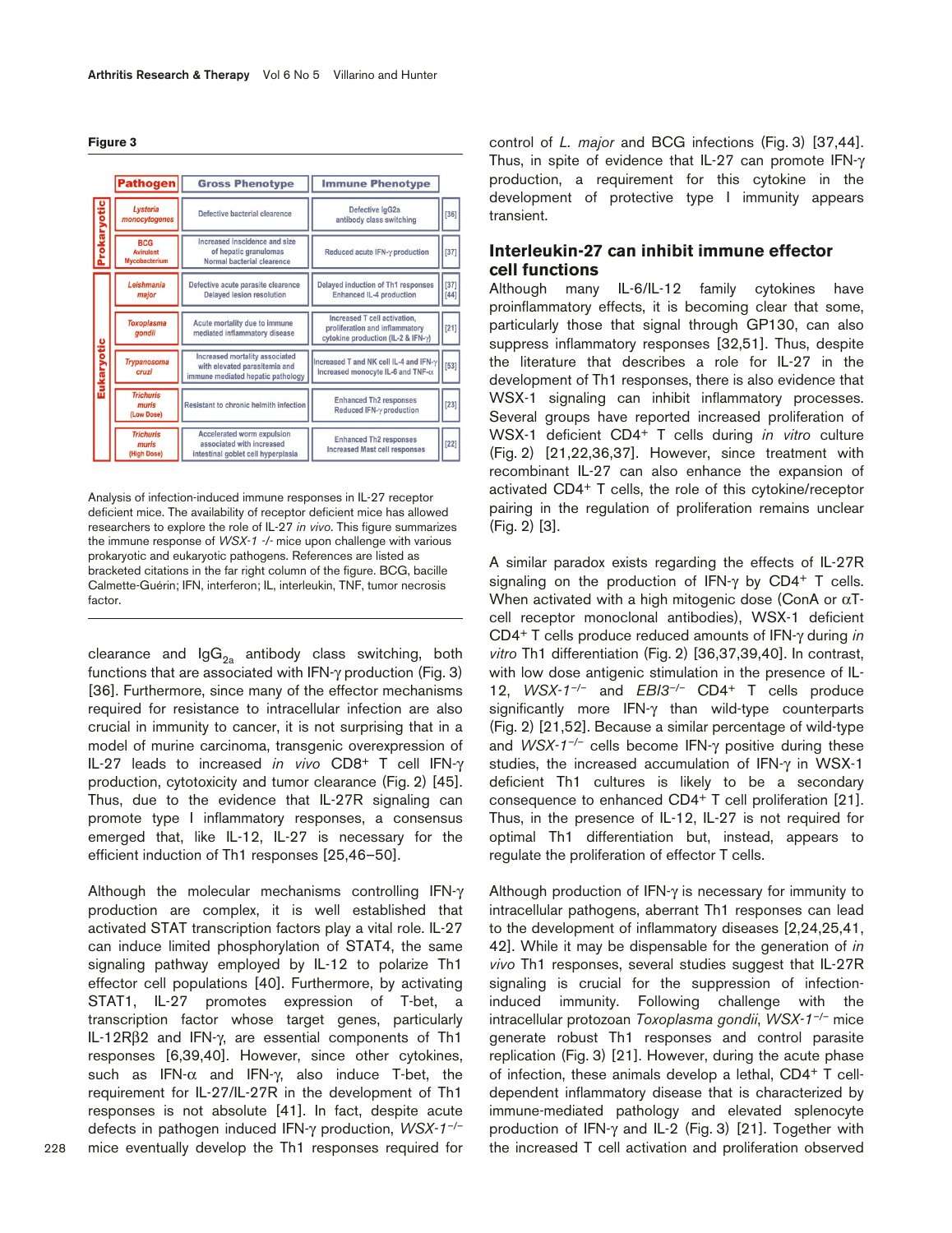in *T. gondii* infected *WSX-1–/–* mice, these findings suggest that IL-27 may have inhibitory effects on parasite induced Th1 responses [21].

Further supporting an anti-inflammatory role for IL-27, is the finding that *WSX-1–/–* mice develop immune-mediated liver necrosis during infection with *Trypanosoma cruzii* (Fig. 3) [53]. Since hepatic T and NK cells from infected *WSX-1–/–* mice produce more IFN-γ and tumor necrosis factor (TNF)-α than wild-type cohorts and *in vivo* neutralization of IFN-γ can ameliorate pathology in receptor deficient animals, it is likely that dysregulated Th1 responses mediate the liver damage (Fig. 3) [53]. Likewise, when compared with wild-type counterparts, *WSX-1–/–* mice display enhanced sensitivity to ConA induced hepatitis [54]. In this model of acute inflammation, *WSX-1–/–* mice display enhanced T and NK T cell production of IFN-γ and the severe liver pathology observed in these animals can be curbed through depletion of IFN-γ, CD4+ cells or NK1.1+ cells [54]. Together, these studies suggest that in the presence of strongly polarizing inflammatory responses, such as those elicited by systemic parasitic infection, the ability of IL-27 to promote Th1 responses becomes secondary to its role in the suppression of effector cell proliferation and cytokine production.

Given the Jak/STAT signaling cascade initiated by WSX-1 ligation, several molecular mechanisms can be proposed for the inhibitory effects of IL-27R signaling on Th1 responses. While the proinflammatory effects of STAT1 activation were recognized first, it has also become apparent that this signaling pathway can inhibit T cell responses [38]. Type I (IFN-α/β) and type II (IFN-γ) interferons, which signal primarily through STAT1, can inhibit T cell production of IFN-γ and proliferation, respectively [55,56]. Also, when compared with wild-type counterparts, T cells from *T. gondii* infected STAT1 deficient mice display enhanced proliferation, activation marker expression and IFN-γ production [57]. However, currently, the molecular mechanisms that mediate the inhibitory properties of STAT1 signaling remain poorly understood.

Although STAT3 phosphorylation has been well characterized as an inhibitory event in monocytes, a role for this pathway in the suppression of effector T cells has also emerged. For instance, the ability of IL-6 to inhibit CD4+ T cell production of IFN-γ during *in vitro* Th1 differentiation is dependent on STAT3 activation and its induction of SOCS (suppressors of cytokine signaling) family proteins [58]. Furthermore, like *WSX-1–/–* animals, mice deficient in IL-10, a powerful anti-inflammatory cytokine that also activates STAT3, succumb to a lethal inflammatory disease during acute toxoplasmosis [59]. However, because IL-10 acts primarily on macrophages and DCs to limit the expression of factors that promote

Th1 responses, it is likely that IL-27 signaling represents a novel and direct means by which infection induced T-cell functions can be suppressed.

While the studies described above indicate that WSX-1 signaling can inhibit infection-induced Th1 responses, it has also been reported that IL-27 negatively regulates the generation of type II (Th2) inflammatory responses. Appropriate differentiation of CD4+ Th2 effector cells, classically associated with the production of IL-4, IL-5 and IL-13, is indispensable for resistance to helminth infection, while dysregulated Th2 responses are pathogenic in several diseases, including asthma and allergy [42]. Several pieces of evidence suggest that the increased susceptibility of *WSX-1–/–* mice to intracellular pathogens is associated with the development aberrant Th2 responses. For example, the elevated parasitemia associated with *T. cruzi* infection of receptor deficient animals can be reduced through *in vivo* neutralization of IL-4 and is not associated with a corresponding defect in IFN-γ production (Fig. 3) [53]. Accordingly, *T. cruzi* infection of *WSX-1–/–* mice leads to increased production of IL-4, IL-5 and IL-13 by CD4<sup>+</sup> and NK1.1<sup>+</sup> T cells (Fig. 3) [53]. Moreover, *WSX-1–/–* NK T cells produce more IL-4 than wild-type cohorts during ConA induced hepatitis and the enhanced liver pathology noted in these animals can be curbed through systemic administration of anti-IL-4 antibody [54].

Since the morbidity associated with *T. cruzi* infection of *WSX-1<sup>-/-</sup>* mice is mediated, in part, by the development of aberrant Th2 responses, it is possible that a similar mechanism may contribute to the delayed resolution of *Leishmania* infection in these animals. During acute leishmaniasis, neutralization of IL-4 restores the ability of *WSX-1<sup>-/-</sup>* mice to control parasite replication and promotes the resolution of inflammatory lesions (Fig. 3) [44]. Since blockade of IL-4 also results in complete recovery of IFN-γ production in *WSX-1–/–* animals, it is clear that the ability of IL-27 to enhance Th1 differentiation is not required for resistance to this parasite [44]. Thus, an alternative interpretation for *Leishmania* susceptibility in receptor deficient mice is that enhanced acute Th2 responses inhibit the initial expansion of protective Th1 cells [44]. Accordingly, lymphocytes from *WSX-1–/–* mice that have been infected for seven days produce significantly more IL-4 than wild-type cohorts after *ex vivo* stimulation with *Leishmania* antigen (Fig. 3) [37,44]. In fact, even after infected *WSX-1–/–* mice have developed protective Th1 responses, IL-4 transcription is maintained and elevated Th2 dependent antibody titres are detected [44].

While it appears that IL-27R signaling is required to suppress the development of pathogenic Th2 responses in several disease models [21, 53, 54], studies assessing the role of WSX-1 during infection with the intestinal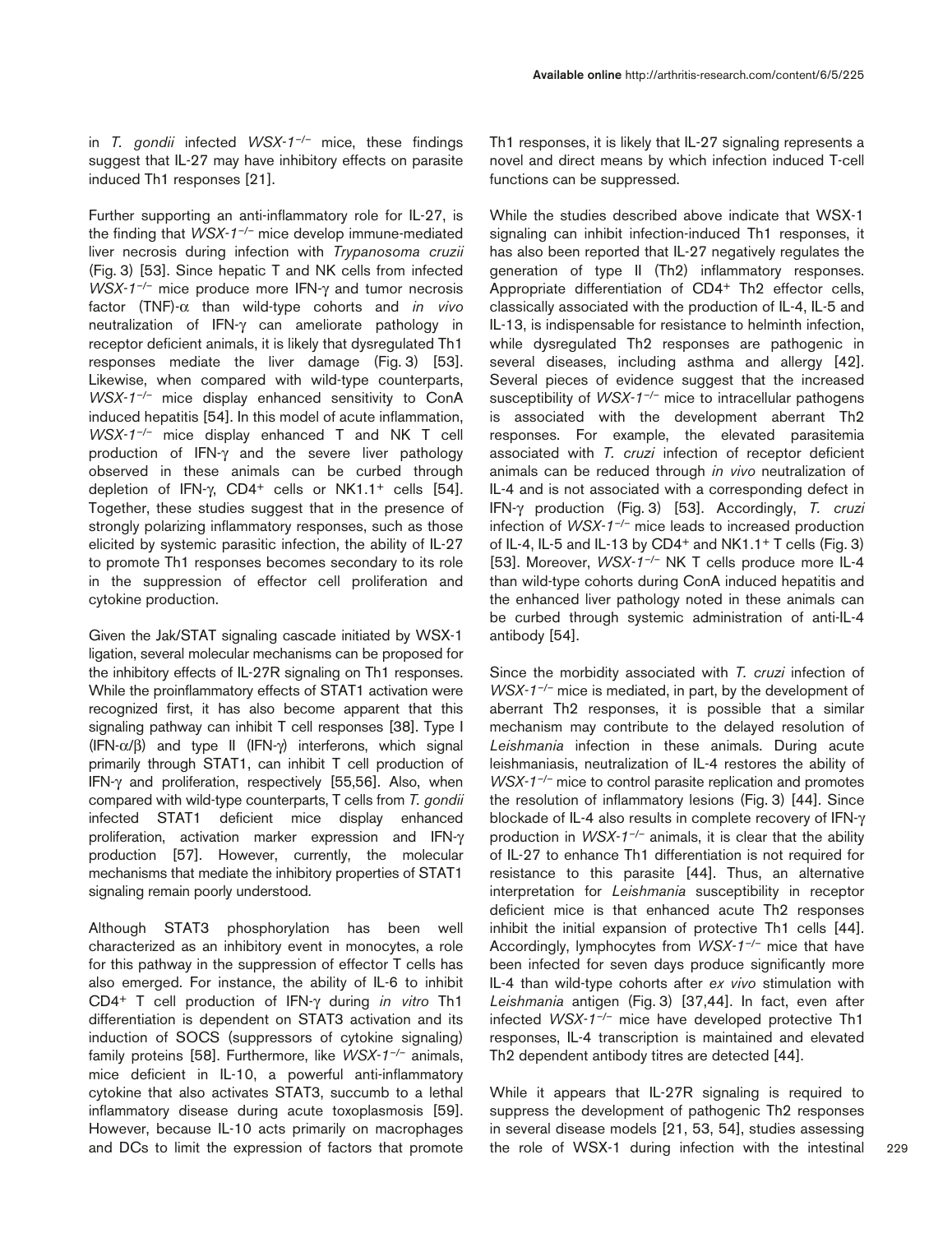dwelling helminth *Trichuris muris* suggest that it may also regulate the development of protective type II immunity (Fig. 3) [22]. Genetically resistant wild-type animals do not generate the Th2 responses required for worm expulsion until approximately 3 weeks post infection but, by day 14, all *WSX-1–/–* animals have eradicated larval worms (Fig. 3) [22]. At this early time point, receptor deficient mice display increased Th2 dependent intestinal goblet cell hyperplasia, mastocytosis and enhanced production of IL-4, IL-5 and IL-13 during *ex vivo* lymphocyte recall assays [22]. Since wild-type animals do not acquire this hyperresistant phenotype when Th1 responses are effectively blocked *in vivo*, it is unlikely that the accelerated development of Th2-type immunity in *WSX-1–/–* mice is the secondary consequence of an intrinsic defect in IFN-γ production [22]. Instead, IL-27 appears to have direct inhibitory effects on the generation of mucosal Th2 responses that are independent of its ability to enhance IFN-γ production.

While appropriate induction of mucosal Th2 responses is required for resistance to *T. muris*, production of type I cytokines results in chronic infection [60,61]. In resistant mouse strains, inoculation with a high dose of parasites leads to the generation of protective type II immunity but low dose infection results in the development of Th1 responses and persistent infection [61]. However, a low dose *T. muris* infection does not result in the predominance of Th1 responses in *WSX-1–/–* mice and, instead, these animals develop protective Th2 responses that mediate parasite clearance (Fig. 3) [23]. Although neutralization of IL-12 and IFN-γ can lead to worm expulsion in low-dose infected wild-type mice [60], defective IL-27 dependent Th1 responses are not solely responsible for the enhanced helminth resistance of WSX-1 deficient animals. In fact, since *in vivo* administration of IL-12 restores parasite-specific IFN-γ responses but does not lead to chronic infection [23], it is likely that, as in the case of high dose infection, elevated mucosal Th2 responses mediate enhanced resistance in low dose infected *WSX-1–/–* animals. In sum, these data suggest that IL-27 signaling can directly regulate the kinetics and intensity of protective type II immunity through the suppression of helminth induced Th2 responses.

While these *in vivo* studies support the hypothesis that IL-27 can directly down-regulate Th2 processes, several *in vitro* experiments provide possible cellular and molecular mechanisms for this effect. In CD4<sup>+</sup> T cells, recombinant IL-27 can inhibit expression of GATA-3 [40], a transcription factor that mediates the acquisition of several important Th2 attributes in differentiating CD4+ T cells [42]. When treated with IL-27, reduced GATA-3 transcription is reflected in decreased IL-4 production by naïve CD4+ T cells that have been cultured under Th2 polarizing condition [22,40]. Concurrent with these

findings, *WSX-1–/–* CD4+ T cells produce more IL-5 and IL-13 than wild-type counterparts during *in vitro* Th2 differentiation [22]. Because at least one complete cell cycle is required for CD4+ T cells to become Th2 effectors [62], it is likely that the elevated proliferation noted in *WSX-1–/–* CD4+ T cells, in combination with a lack of IL-27 dependent GATA-3 inhibition, allow for a more rapid outgrowth of mature Th2 cells from a pool of naïve precursors. Therefore, by limiting the proliferative capacity of naïve CD4+ T cells and inhibiting the expression of a key Th2 transcription factor, IL-27 appears to regulate the potency of nascent type II inflammatory responses.

While the studies discussed here clearly demonstrate that IL-27 has profound effects on T cells and NK cells, expression of IL-27R on other immune cell lineages suggests that it may also regulate myeloid cell functions (Fig. 2) [34]. During *T. cruzi* infection, hepatic WSX-1 deficient macrophages produce more IL-6 and TNF-α than wild-type counterparts (Figs 2 and 3) [53]. Since ablation of STAT3 in myeloid cells results in elevated production of IL-6, TNF- $\alpha$  and IL-12 [63], it is possible that a lack of IL-27 induced STAT3 phosphorylation contributes to the enhanced secretion of inflammatory cytokines observed in *T. cruzi* challenged *WSX-1–/–* animals. Similarly, in *WSX-1–/–* mice, deficient STAT3 activation may factor in the enhanced IL-12 production and increased mast cell activation that is observed during *T. gondii* and *T. muris* infection, respectively (Figs 2 and 3) [21, 22]. Although *in vivo* studies suggest that IL-27R signaling can suppress monocyte and mast cell functions*, in vitro* experiments propose that it can also have proinflammatory effects in these cells (Fig. 2). IL-27 can directly induce expression of IL-1 and TNF- $\alpha$  by primary mast cells and production of IL-1, TNF- $\alpha$ , IL-12p35 and IL-18 by monocytes [34]. Therefore, while many questions remain about the functional consequences of IL-27 signaling in myeloid cells, it is becoming clear that this cytokine is critical in the regulation of both innate and adaptive elements of parasite induced immunity.

#### **Conclusion**

Initial studies indicated that IL-27, like IL-12, can promote T and NK cell IFN-γ production while, similar to IL-12R deficiency in humans and mice, *WSX-1–/–* T cells are defective in the generation of Th1 responses (Fig. 2). However, subsequent work has reported that the IL-27/ IL-27R interaction is not strictly required for the generation type I immunity. Thus, while *WSX-1–/–* mice exhibit acute defects in the production of IFN-γ during infection with *L. major,* these animals also develop exaggerated Th1 responses upon infection with *T. gondii* and *T. cruzi* (Fig. 3). One key difference between these infections is the prevalence of innate immune cell activation and the abundance of IL-12, a key factor for the optimal development of Th1 responses [43]. The acute response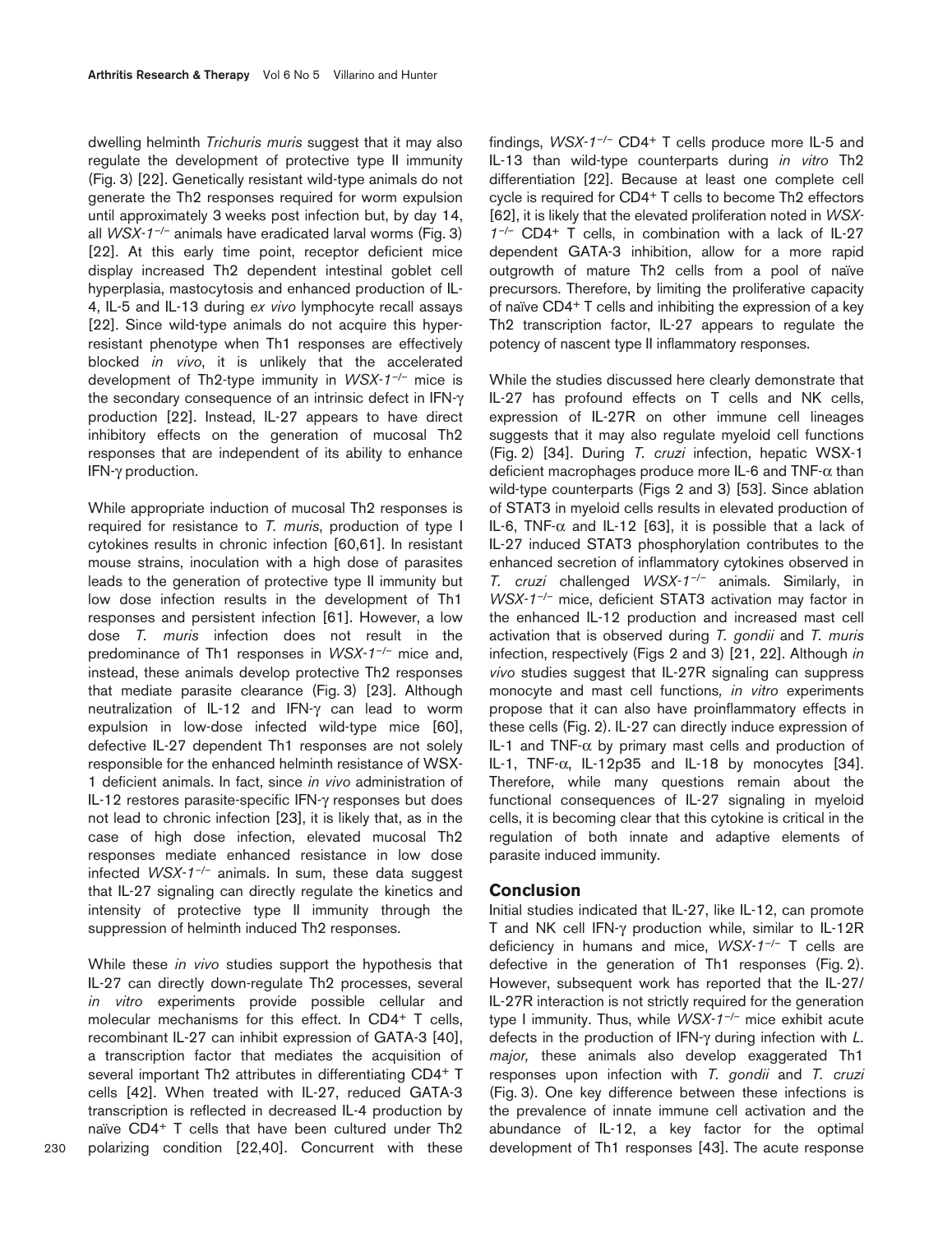to *L. major* is localized to the site of infection and is not associated with NK cell activation or systemic IL-12 production [43]. In contrast, *T. gondii* and *T. cruzi* are disseminating infections that induce strong innate immune responses and high serum levels of inflammatory cytokines [43]. In these infectious diseases, innate involvement promotes the secretion of IL-12 by macrophages and DCs and thereby creates a highly polarizing, Th1 environment for T cell priming [43]. Under such conditions, the ability of IL-27 to enhance IFN-γ production may be secondary to its effects on clonal expansion and contraction. In support of this hypothesis, infection of *WSX-1–/–* mice with *T. gondii* leads to acute mortality mediated by a pathogenic accumulation of activated Th1 cells (Fig. 3) [21]. Furthermore, the accelerated helminth resistance observed in *WSX-1–/–* mice indicates that IL-27 may also suppress infection induced Th2 responses (Fig. 3) [22, 23]. Thus, it can be hypothesized that while IL-27 may not dictate the polarity (i.e. Th1 vs. Th2) of a nascent response, it may be essential in regulating the kinetics and intensity of infection induced immunity.

Many of the cytokines produced to combat pathogenic challenge are also characteristic of chronic inflammatory disorders. Accordingly, production of IL-6/IL-12 family cytokines is associated with the development of rheumatoid arthritis [4,51,64]. In murine models, IL-6 can promote the onset and severity of joint inflammation [51,64] but deficiencies in this cytokine can also exacerbate arthritic pathology [65]. Early studies identified the ability of IL-12 to aggravate disease [66,67] but recent work has determined that IL-23, and not IL-12, is required for the development of arthritis [68]. Thus, similar to the paradoxic functions of IL-27 during parasitic infection, it is apparent that IL-6/IL-12 family cytokines can have both pro- and anti-inflammatory effects on the development of autoimmune pathology.

While the detection of IL-27 in granulomatous tissues from individuals with sarcoidosis and Crohn's disease suggest that it may factor in the regulation of immune mediated pathologies [7], the pleotropic nature of this cytokine makes its role in arthritis difficult to predict. By enhancing Th1 responses directed towards self-antigens, it is possible that IL-27 may promote disease. In agreement with this hypothesis, a recent study indicated that *in vivo* neutralization of IL-27 reduces the severity of adjuvant-induced arthritis in rats and, in this model, amelioration of disease is associated with a reduction in Tcell proliferation and inflammatory cytokine production [69]. However, it is also possible that IL-27 can have inhibitory effects on the inflammatory responses associated with arthritis**.** By increasing the amount of GP130 available for inclusion in the IL-6 receptor, *WSX-1–/–* animals may display increased rheumatoid pathology. Furthermore, since STAT1 deficiency is associated with increased chronic pathology in zymosan induced arthritis [70], it is possible that signaling through the IL-27R may provide a direct inhibitory signal to curb disease progression. Similarly, reports of spontaneous colitis and arthritis in mice lacking the STAT binding sites of GP130 support a role for IL-27 in protection from autoimmune disease [71]. Since IL-6 is closely associated with the development of arthritis and mice deficient in this cytokine do not develop inflammatory disease unless prompted by exogenous mitogens [51,64], it is likely that the heterodimeric IL-27R mediates some of the inhibitory effects associated with GP130 dependent STAT activation. When considered in the context of the aberrant adaptive immune responses noted in pathogen challenged *WSX-1<sup>-/-</sup>* mice (Fig. 3), these studies suggest that IL-27 may be a general suppressor of cell mediated inflammatory responses. Thus, given the viability of WSX-1 deficient animals, IL-27 and the IL-27R may represent safe and effective targets for future inflammatory therapeutics.

## **Competing interests**

Amgen, DNAX and Genentech have provided reagents and support for studies on IL-27 and WSX-1.

#### **Acknowledgement**

Grant support was provide by the State of Pennsylvania and NIH grant 41158 with a Minority Supplement to AV (A10662).

#### **References**

- 1. Boulay JL, O'Shea JJ, Paul WE: **Molecular phylogeny within type I cytokines and their cognate receptors.** *Immunity* 2003, **19:**159-163.
- 2. Villarino AV, Huang E, Hunter CA: **Understanding the pro- and anti-inflammatory properties of IL-27.** *J Immunol* 2004, **173:** 715-720.
- 3. Pflanz S, Timans JC, Cheung J, Rosales R, Kanzler H, Gilbert J, Hibbert L, Churakova T, Travis M, Vaisberg E, *et al*.: **IL-27, a heterodimeric cytokine composed of EBI3 and p28 protein, induces proliferation of naive CD4+ T cells.** *Immunity* 2002, **16:** 779-790.
- 4. Heinrich PC, Behrmann I, Muller-Newen G, Schaper F, Graeve L: **Interleukin-6-type cytokine signalling through the gp130/Jak/ STAT pathway.** *Biochem J* 1998, **334:**297-314.
- 5. Devergne O, Hummel M, Koeppen H, Le Beau MM, Nathanson EC, Kieff E, Birkenbach M: **A novel interleukin-12 p40-related protein induced by latent Epstein-Barr virus infection in B lymphocytes.** *J Virol* 1996, **70:**1143-1153.
- 6. Hibbert L, Pflanz S, De Waal Malefyt R, Kastelein RA: **IL-27 and IFN-alpha signal via Stat1 and Stat3 and induce T-Bet and IL-12Rbeta2 in naive T cells.** *J Interferon Cytokine Res* 2003, **23:**513-522.
- 7. Larousserie F, Pflanz S, Coulomb-L'Hermine A, Brousse N, Kastelein R, Devergne O: **Expression of IL-27 in human Th1-associated granulomatous diseases.** *J Pathol* 2004, **202:**164-171.
- 8. Niedobitek G, Pazolt D, Teichmann M, Devergne O: **Frequent expression of the Epstein–Barr virus (EBV)-induced gene, EBI3, an IL-12 p40-related cytokine, in Hodgkin and Reed-Sternberg cells.** *J Pathol* 2002, **198:**310-316.
- 9. Devergne O, Cahir McFarland ED, Mosialos G, Izumi KM, Ware CF, Kieff E: **Role of the TRAF binding site and NF-kappaB activation in Epstein–Barr virus latent membrane protein 1 induced cell gene expression.** *J Virol* 1998, **72:**7900-7908.
- 10. van Seventer JM, Nagai T, van Seventer GA: **Interferon-beta differentially regulates expression of the IL-12 family members**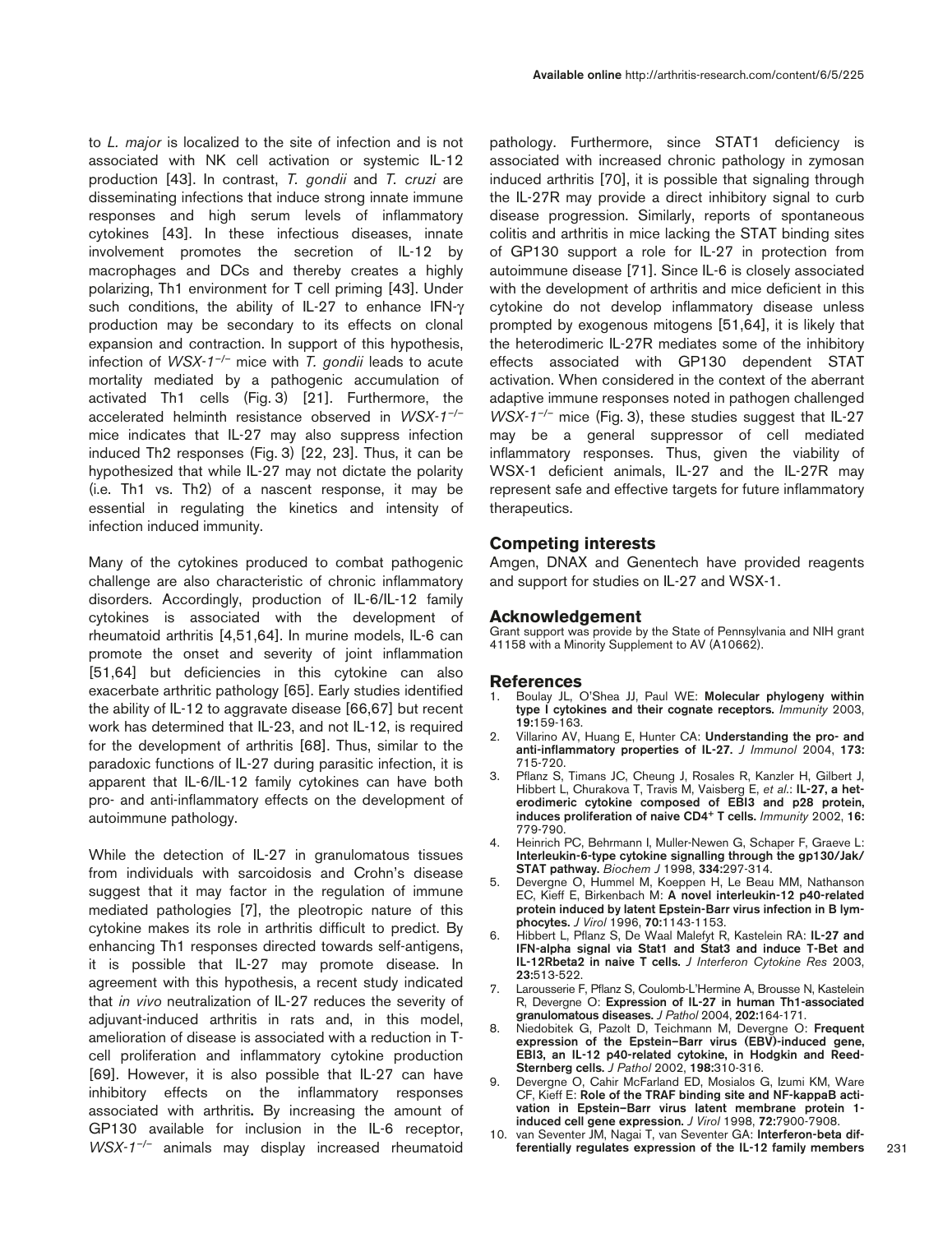**p35, p40, p19 and EBI3 in activated human dendritic cells.** *J Neuroimmunol* 2002, **133:**60-71.

- 11. Hashimoto SI, Suzuki T, Nagai S, Yamashita T, Toyoda N, Matsushima K: **Identification of genes specifically expressed in human activated and mature dendritic cells through serial analysis of gene expression.** *Blood* 2000, **96:**2206-2214.
- 12. Croy BA, He H, Esadeg S, Wei Q, McCartney D, Zhang J, Borzychowski A, Ashkar AA, Black GP, Evans SS, *et al*.: **Uterine natural killer cells: insights into their cellular and molecular biology from mouse modelling.** *Reproduction* 2003, **126:**149- 160.
- 13. Devergne O, Coulomb-L'Hermine A, Capel F, Moussa M, Capron F: **Expression of Epstein–Barr virus-induced gene 3, an interleukin-12 p40-related molecule, throughout human pregnancy: involvement of syncytiotrophoblasts and extravillous trophoblasts.** *Am J Pathol* 2001, **159:**1763-1776.
- 14. Christ AD, Stevens AC, Koeppen H, Walsh S, Omata F, Devergne O, Birkenbach M, Blumberg RS: **An interleukin 12-related cytokine is up-regulated in ulcerative colitis but not in Crohn's disease.** *Gastroenterology* 1998, **115:**307-313.
- 15. Omata F, Birkenbach M, Matsuzaki S, Christ AD, Blumberg RS: **The expression of IL-12 p40 and its homologue, Epstein–Barr virus-induced gene 3, in inflammatory bowel disease.** *Inflamm Bowel Dis* 2001, **7:**215-220.
- 16. Gehlert T, Devergne O, Niedobitek G: **Epstein-Barr virus (EBV) infection and expression of the interleukin-12 family member EBV-induced gene 3 (EBI3) in chronic inflammatory bowel disease.** *J Med Virol* 2004, **73:**432-438.
- 17. Nagai T, Devergne O, Mueller TF, Perkins DL, van Seventer JM, van Seventer GA: **Timing of IFN-beta exposure during human dendritic cell maturation and naive Th cell stimulation has contrasting effects on Th1 subset generation: a role for IFNbeta-mediated regulation of IL-12 family cytokines and IL-18 in naive Th cell differentiation.** *J Immunol* 2003, **171:**5233- 5243.
- 18. Redecke V, Hacker H, Datta SK, Fermin A, Pitha PM, Broide DH, Raz E: **Cutting edge: Activation of toll-like receptor 2 induces a Th2 immune response and promotes experimental asthma.** *J Immunol* 2004, **172:**2739-2743.
- 19. Smits HH, Van Beelen AJ, Hessle C, Westland R, De Jong E, Soeteman E, Wold A, Wierenga EA, Kapsenberg ML: **Commensal Gram-negative bacteria prime human dendritic cells for enhanced IL-23 and IL-27 expression and enhanced Th1 development.** *Eur J Immunol* 2004, **34:**1371-1380.
- 20. Veckman V, Miettinen M, Pirhonen J, Siren J, Matikainen S, Julkunen I: *Streptococcus pyogenes* **and** *Lactobacillus rhamnosus* **differentially induce maturation and production of Th1 type cytokines and chemokines in human monocyte-derived dendritic cells.** *J Leukoc Biol* 2004, **75:**764-771.
- 21. Villarino A, Hibbert L, Lieberman L, Wilson E, Mak T, Yoshida H, Kastelein RA, Saris C, Hunter CA: **The IL-27R (WSX-1) is required to suppress T cell hyperactivity during infection.** *Immunity* 2003, **19:**645-655.
- 22. Artis D, Villarino A, Silverman M, He V, Mu S, Summer S, Covey T, Huang E, Yoshida H, Koretzky G, *et al*.: **The IL-27R (WSX-1) inhibits innate and adaptive elements of intestinal helminthinduced T helper 2 responses.** *J Immunol* 2004:in press.
- 23. Bancroft AJ, Humphreys NE, Worthington JJ, Yoshida H, Grencis RK: **WSX-1: a key role in induction of chronic intestinal nematode infection.** *J Immunol* 2004, **172:**7635-7641.
- 24. Trinchieri G, Pflanz S, Kastelein RA: **The IL-12 family of heterodimeric cytokines: new players in the regulation of T cell responses.** *Immunity* 2003, **19:**641-644.
- 25. Trinchieri G: **Interleukin-12 and the regulation of innate resistance and adaptive immunity.** *Nat Rev Immunol* 2003, **3:**133- 146.
- 26. Cua DJ, Sherlock J, Chen Y, Murphy CA, Joyce B, Seymour B, Lucian L, To W, Kwan S, Churakova T, Zurawski S, Wiekowski M, Lira SA, Gorman D, Kastelein RA, Sedgwick JD: **Interleukin-23 rather than interleukin-12 is the critical cytokine for autoimmune inflammation of the brain.** *Nature* 2003, **421:**744-748.
- 27. Oppmann B, Lesley R, Blom B, Timans JC, Xu Y, Hunte B, Vega F, Yu N, Wang J, Singh K, *et al*.: **Novel p19 protein engages IL-12p40 to form a cytokine, IL-23, with biological activities similar as well as distinct from IL-12.** *Immunity* 2000, **13:**715-725.
- 28. Lieberman LA, Cardillo F, Cua D, Rennick D, Kastelein R, Hunter CA: **IL-23 provides a limited mechanism of resistance to**

**acute toxoplasmosis in the absence of IL-12.** *J Immunol* 2004:in press.

- 29. Devergne O, Birkenbach M, Kieff E: **Epstein–Barr virus-induced gene 3 and the p35 subunit of interleukin 12 form a novel heterodimeric hematopoietin.** *Proc Natl Acad Sci USA* 1997, **94:** 12041-12046.
- 30. de Jong R, Altare F, Haagen IA, Elferink DG, Boer T, van Breda Vriesman PJ, Kabel PJ, Draaisma JM, van Dissel JT, Kroon FP, *et al*.: **Severe mycobacterial and** *Salmonella* **infections in interleukin-12 receptor-deficient patients.** *Science* 1998, **280:** 1435-1438.
- 31. Altare F, Durandy A, Lammas D, Emile JF, Lamhamedi S, Le Deist F, Drysdale P, Jouanguy E, Doffinger R, Bernaudin F, *et al*.: **Impairment of mycobacterial immunity in human interleukin-12 receptor deficiency.** *Science* 1998, **280:**1432-1435.
- 32. Taga T, Kishimoto T: **Gp130 and the interleukin-6 family of cytokines.** *Annu Rev Immunol* 1997, **15:**797-819.
- 33. Yoshida K, Taga T, Saito M, Suematsu S, Kumanogoh A, Tanaka T, Fujiwara H, Hirata M, Yamagami T, Nakahata T, *et al*.: **Targeted disruption of gp130, a common signal transducer for the interleukin 6 family of cytokines, leads to myocardial and hematological disorders.** *Proc Natl Acad Sci USA* 1996, **93:** 407-411.
- 34. Pflanz S, Hibbert L, Mattson J, Rosales R, Vaisberg E, Bazan JF, Phillips JH, McClanahan TK, De Waal Malefyt R, Kastelein RA: **WSX-1 and glycoprotein 130 constitute a signal-transducing receptor for IL-27.** *J Immunol* 2004, **172:**2225-2231.
- 35. Sprecher CA, Grant FJ, Baumgartner JW, Presnell SR, Schrader SK, Yamagiwa T, Whitmore TE, O'Hara PJ, Foster DF: **Cloning and characterization of a novel class I cytokine receptor.** *Biochem Biophys Res Commun* 1998, **246:**82-90.
- 36. Chen Q, Ghilardi N, Wang H, Baker T, Xie MH, Gurney A, Grewal IS, de Sauvage FJ: **Development of Th1-type immune responses requires the type I cytokine receptor TCCR.** *Nature* 2000, **407:**916-920.
- 37. Yoshida H, Hamano S, Senaldi G, Covey T, Faggioni R, Mu S, Xia M, Wakeham AC, Nishina H, Potter J, *et al*.: **WSX-1 is required for the initiation of Th1 responses and resistance to L. major infection.** *Immunity* 2001, **15:**569-578.
- 38. O'Shea JJ, Gadina M, Schreiber RD: **Cytokine signaling in 2002: new surprises in the Jak/Stat pathway.** *Cell* 2002, **Suppl:** S121-S131.
- 39. Takeda A, Hamano S, Yamanaka A, Hanada T, Ishibashi T, Mak TW, Yoshimura A, Yoshida H: **Cutting edge: role of IL-27/WSX-1 signaling for induction of T-bet through activation of STAT1 during initial Th1 commitment.** *J Immunol* 2003, **170:**4886-4890.
- 40. Lucas S, Ghilardi N, Li J, de Sauvage FJ: **IL-27 regulates IL-12 responsiveness of naive CD4+ T cells through Stat1-dependent and -independent mechanisms.** *Proc Natl Acad Sci USA* 2003, **100:**15047-15052.
- Szabo SJ, Sullivan BM, Peng SL, Glimcher LH: Molecular mech**anisms regulating Th1 immune responses.** *Annu Rev Immunol* 2003, **21:**713-758.
- 42. Murphy KM, Reiner SL: **The lineage decisions of helper T cells.** *Nat Rev Immunol* 2002, **2:**933-944.
- 43. Scott P, Hunter CA: **Dendritic cells and immunity to leishmaniasis and toxoplasmosis.** *Curr Opin Immunol* 2002, **14:**466-470.
- 44. Artis D, Johnson LM, Joyce K, Saris C, Villarino A, Hunter CA, Scott P: **Cutting edge: early IL-4 production governs the requirement for IL-27-WSX-1 signaling in the development of protective Th1 cytokine responses following** *Leishmania major* **infection**. *J Immunol* 2004, **172:**4672-4675.
- 45. Hisada M, Kamiya S, Fujita K, Belladonna ML, Aoki T, Koyanagi Y, Mizuguchi J, Yoshimoto T: **Potent antitumor activity of interleukin-27.** *Cancer Res* 2004, **64:**1152-1156.
- 46. Robinson DS, O'Garra A: **Further checkpoints in Th1 development.** *Immunity* 2002, **16:**755-758.
- 47. Agnello D, Lankford CS, Bream J, Morinobu A, Gadina M, O'Shea JJ, Frucht DM: **Cytokines and transcription factors that regulate T helper cell differentiation: new players and new insights.** *J Clin Immunol* 2003, **23:**147-161.
- 48. Brombacher F, Kastelein RA, Alber G: **Novel IL-12 family members shed light on the orchestration of Th1 responses.** *Trends Immunol* 2003, **24:**207-212.
- 49. Holscher C: **The power of combinatorial immunology: IL-12 and IL-12-related dimeric cytokines in infectious diseases.** *Med Microbiol Immunol (Berl)* 2003, **193:**1-17.